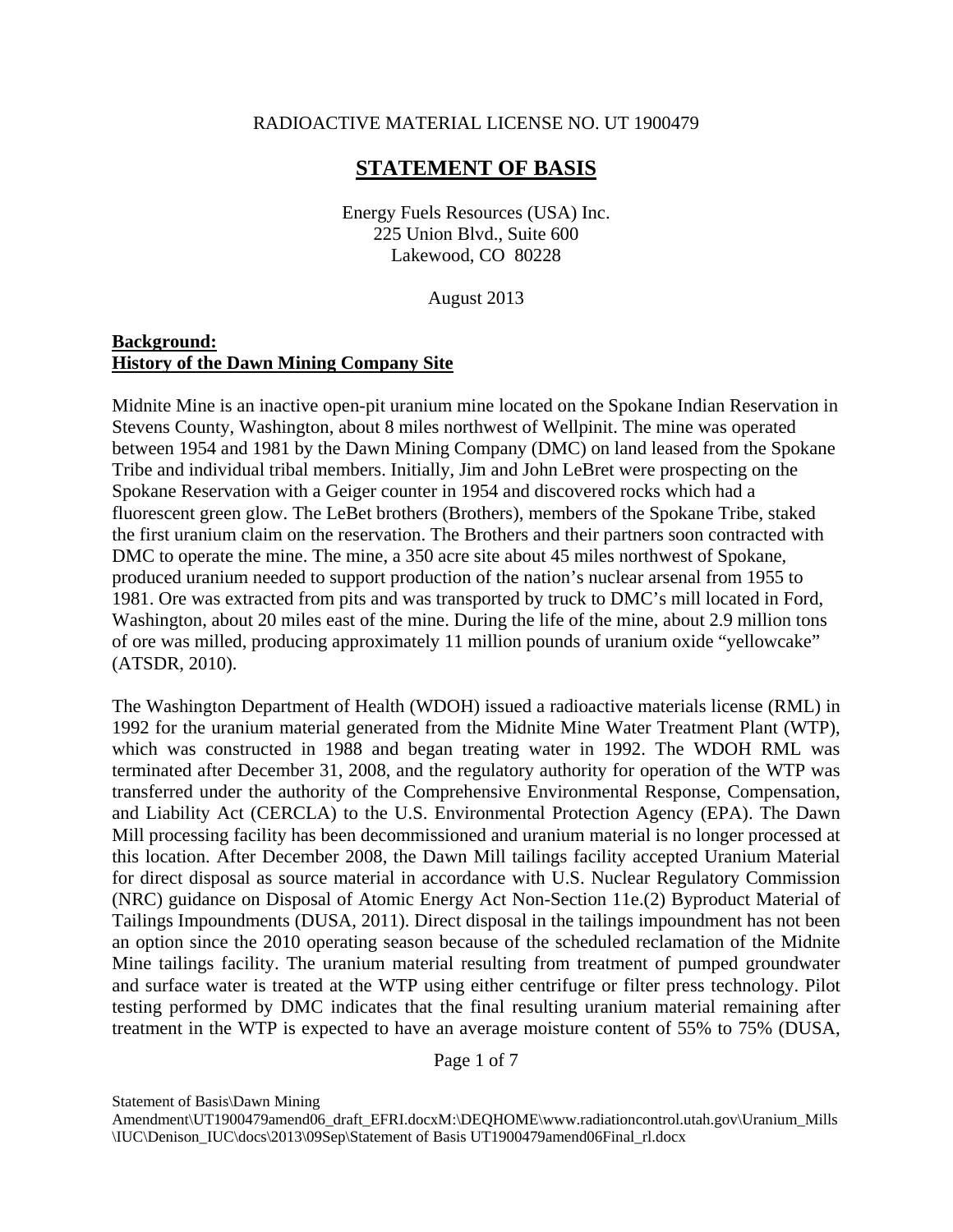2011).

Page 2 of 7

Statement of Basis\Dawn Mining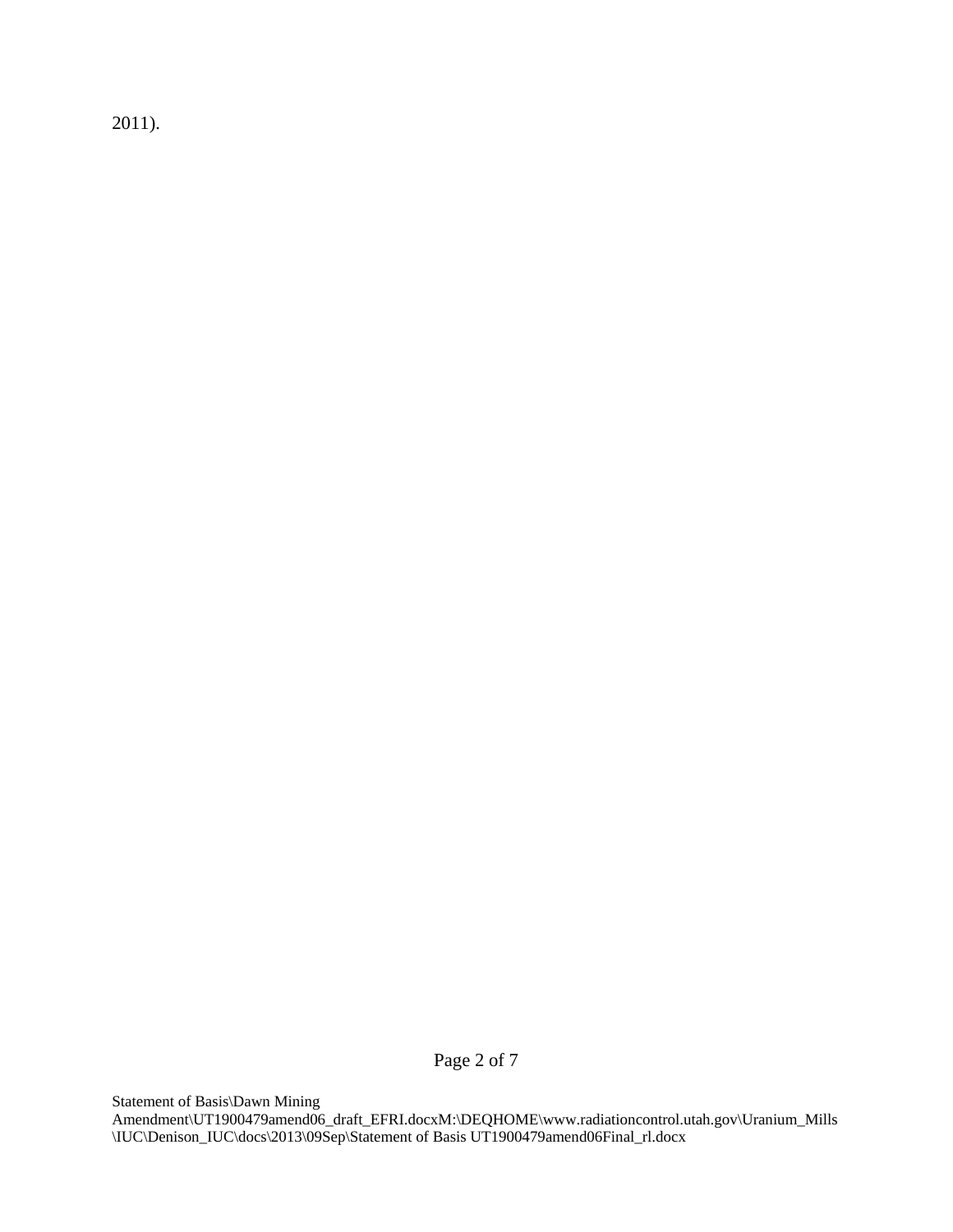Before the State of Utah's Agreement State status was formalized, the Nuclear Regulatory Commission (NRC) approved similar amendment requests in the past for separate alternate feed materials under this license. In the Final Application for Uranium Mills and Mill Tailings made by the State of Utah to the NRC Office of State and Tribal Affairs, the following commitment was made by the State of Utah:

"The State of Utah recognizes the importance of and supports the uranium mining and milling industry. The State recognizes that to remain viable at this time, uranium mills must be able to engage in activities other than milling conventional mined uranium such as processing alternate feed materials for the recovery of uranium alone or together with other minerals."

The State of Utah also agreed to use the current NRC guidance (NRC Regulatory Issues Summary 2000-23) for review and decision of receipt of alternate feed materials and that each amendment would be considered a major amendment for the purposes of licensing.

# **Purpose**

Energy Fuels Resources (USA) Inc., (EFRI) is requesting that the uranium material be authorized for receipt and processing at the White Mesa Mill based on its source material content. Byproduct (residuals) from the extraction of source material would be disposed within one or both of the Mill's active lined uranium tailings management/disposal cells.

This Statement of Basis describes proposed changes to Radioactive Material License (RML) No. UT 1900479 (hereafter License). The accompanying Safety Evaluation Report (SER), as reference below, has been prepared to evaluate the environmental impacts resulting from the proposed receipt and processing of alternate feed material ("uranium material") from DMC, at the White Mesa Uranium Mill (Mill).

The White Mesa Mill site is located in San Juan County, Utah, approximately 5 miles south of Blanding. The White Mesa Mill was originally issued a byproduct materials license by the NRC and, following obtaining Agreement State status with the NRC in 2004, a license was issued by the Utah Division of Radiation Control (UDRC). The License authorizes EFRI to receive and process natural uranium-bearing ores and approved alternate feed materials. The License also authorizes EFRI to dispose of byproduct material in the form of uranium mill tailings and dispose of other uranium byproduct waste generated by the licensee's milling operations. EFRI, formerly Denison Mines (USA) Corp (DUSA), submitted a request to the UDRC to amend RML No. UT1900479 in a letter dated April 27, 2011 (amendment request). The amendment request, if approved by UDRC, would allow EFRI to receive and process up to a total of 4,500 tons (dry weight) of uranium material from the DMC Site as alternate feed material.

## **Discussion**

Generally, concentrations of constituents identified in tailings liquids or solids, feed materials, or

Page 3 of 7

Statement of Basis\Dawn Mining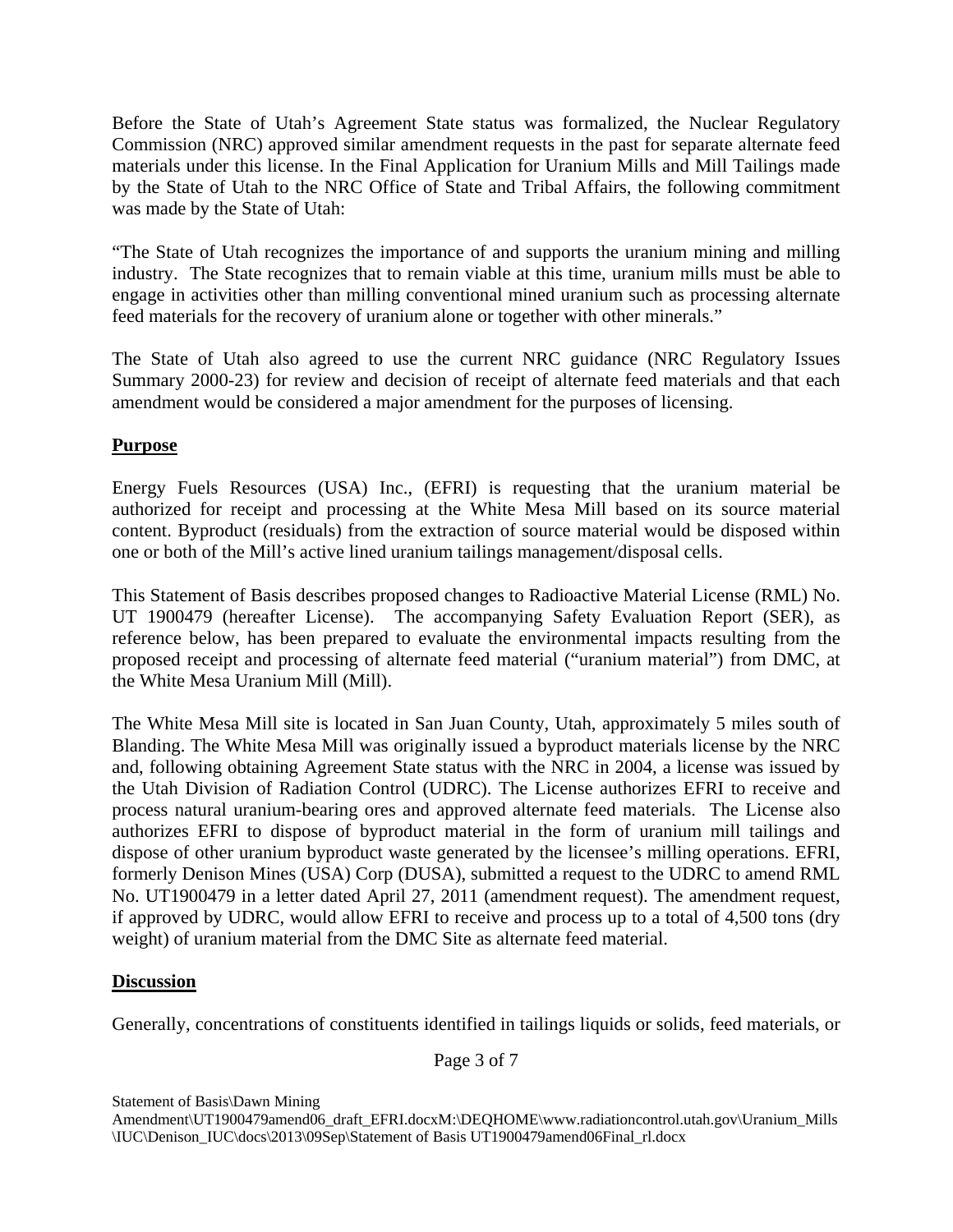process streams at the Mill are at concentrations that are comparable to the concentrations in the uranium material (DUSA, 2011). Due to the small annual and total quantities of the proposed receipt of uranium material, increases in the concentration of these constituents in the Mill's tailings are determined not to be significant (SER, 2013). A few other constituents, such as barium, beryllium, silver, manganese, and calcium are present in the uranium material and are either present in lower concentrations in the ores and other alternate feeds at the Mill. In addition, the total mass of uranium material received will have a contribution of less than 1% of the total mass in the tailings cell (EFRI 2013a, p. 233).

## **Conclusion**

Based on the SER for the proposed amendment request as described in the Amendment Request dated April 27, 2011, the Supplementary Information letter dated December 5, 2012, and in EFRI's letters dated June 14, 2013 and August 7, 2013, (EFRI 2013a; 2013b), the UDRC has determined that no significant adverse effects on public health or the environment are expected to result from the approval and implementation of the proposed action. Furthermore, as documented in the accompanying SER, processing of the uranium material does not produce any additional pathway for, or cause a significant increase in, concentrations of any constituents present in the uranium material in groundwater. Specifically, each constituent in the uranium material is either monitored under the Mill's approved GWDP, or, due to similar physical and chemical properties, represented by a constituent presently monitored in the GWDP. EFRI's monitoring program, as required by the GWDP, meets the requirements of NRC Reg. Guide 4.14 (NRC 1980) and R317-6 Utah groundwater regulations. Hence, processing of the uranium material is not expected to change the nature of groundwater conditions in a way that would require additional groundwater restoration before or during the required site reclamation following closure of the mill.

## **Proposed License Changes**

Specific modifications made to the License are listed by item or license condition in the following table:

| <b>License</b><br><b>Condition</b><br><b>Modified</b> | Minor/Major<br><b>Change</b> | <b>Description of Modification</b>                          |
|-------------------------------------------------------|------------------------------|-------------------------------------------------------------|
| Item $10.20$                                          | Major                        | Added a new condition that would authorize the Licensee to  |
|                                                       |                              | receive and process up to 4,500 tons for uranium recovery,  |
|                                                       |                              | Uranium Material from the Dawn Mining Company's Midnite     |
|                                                       |                              | Mine site in Wellpinit, Washington State.                   |
| Item $10.12$                                          | Minor                        | Corrected minor spelling error; Changed the "o" in          |
|                                                       |                              | Tonowanda to an "a" in Tonawanda.                           |
| Item 13.1                                             | Minor                        | Added specific documents related to this license amendment. |
|                                                       |                              | Updated this condition to add documents pertinent to Dawn   |

### Page 4 of 7

Statement of Basis\Dawn Mining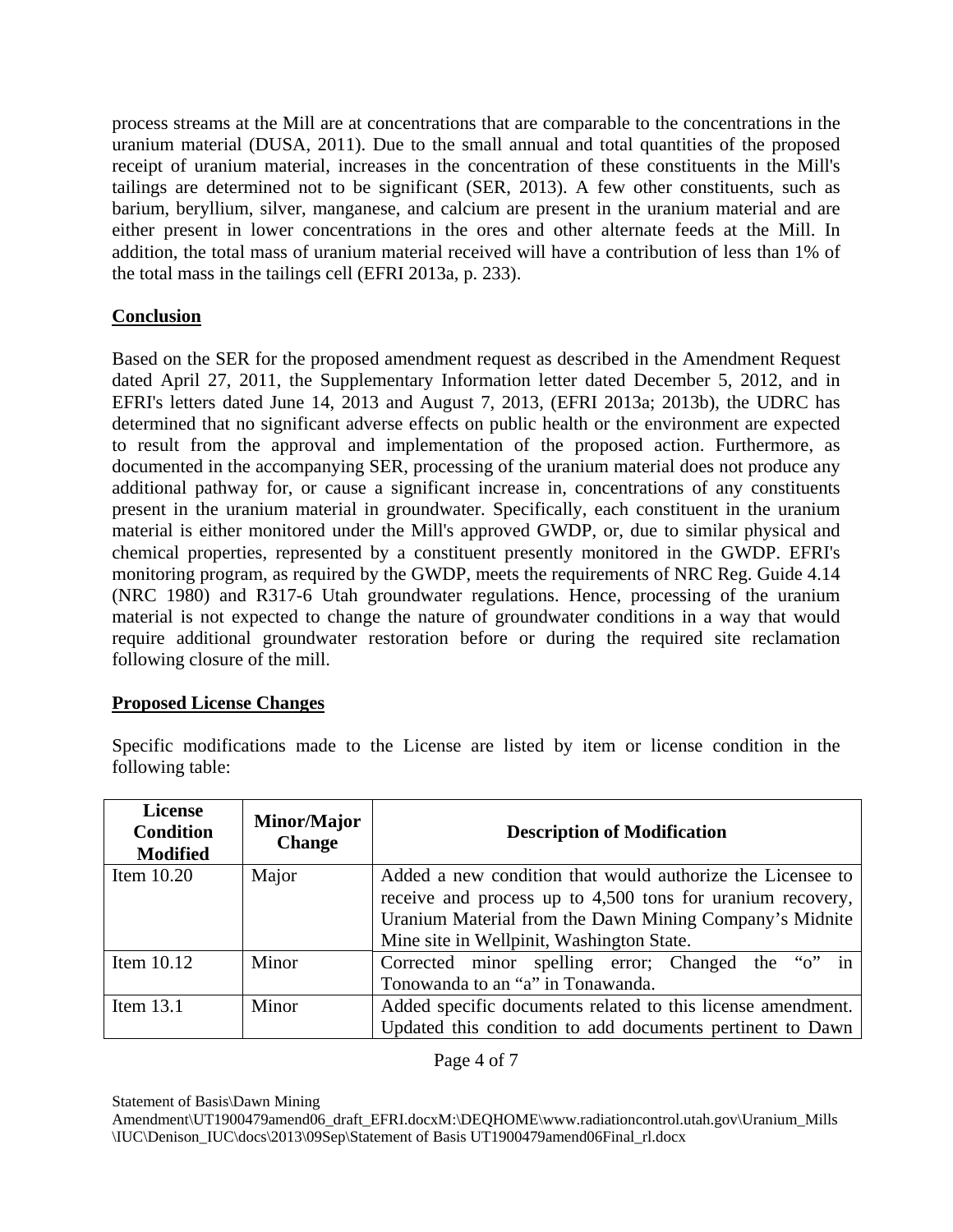|  | Alternate feed License Action.<br>11111 O |
|--|-------------------------------------------|
|  |                                           |

1. License Condition 10.20:

 The following license condition change (new license condition) would result from this license amendment:

- "10.20 The licensee is authorized to receive and process up to 4,500 tons (dry weight) source material from the Dawn Mining Company's Midnite Mine site in Wellpinit, Washington, in accordance with statements, representations, and commitments contained in the Amendment Request submitted to the Executive Secretary dated April 27, 2011 and supplemented by a Letter Report (with attachment) submitted to the Director of the Utah Division of Radiation Control (Director) on December 5, 2012, a Letter Report (with attachments) submitted to the Director on June 14, 2013, and a Letter submitted to the Director on August 7, 2013." The Licensee is authorized to receive no more than 1,000 tons per year and a total limit of 4,500 tons (dry weight) under this condition without prior approval from the Director.
	- "A (1) Dawn Mining Uranium Material stored (stockpiled) at the Mill Site longer than 14 days shall be covered with a durable geomembrane cover resistant to damage by ultraviolet (UV) radiation and sufficient ballast shall be placed over the cover to prevent wind uplift of the cover during peak wind conditions at the site; and
		- (2) If at any time, visible dust is observed to be originating from Uranium Material stored on site, the EFRI RSO or his or her authorized representative shall take actions within 30 minutes to stop the generation of visible dust."
- 2. License Condition 10.12:

As identified above, the Agency made a minor spelling correction to the word "Tonawanda". Changed the "o" in Tonowanda to an "a" in Tonawanda.

3. License Condition 13.1:

 License Condition 13.1 identifies documents that support specific license amendments. This information was previously found in License Condition 9.3, and was moved to LC13.1 in License Amendment 5. Documents to support the addition of License Condition 10.20 were added to License Condition 13.1.

#### **References**

Agency for Toxic Substances and Disease Registry (2010), Public Health Assessment Midnite Mine Site, Wellpinit, Stevens County, Washington, EPA FACILITY ID: WAD980978753; Site and Radiological Assessment Branch, Division of Health Assessment and Consultation, May 19,

Page 5 of 7

Statement of Basis\Dawn Mining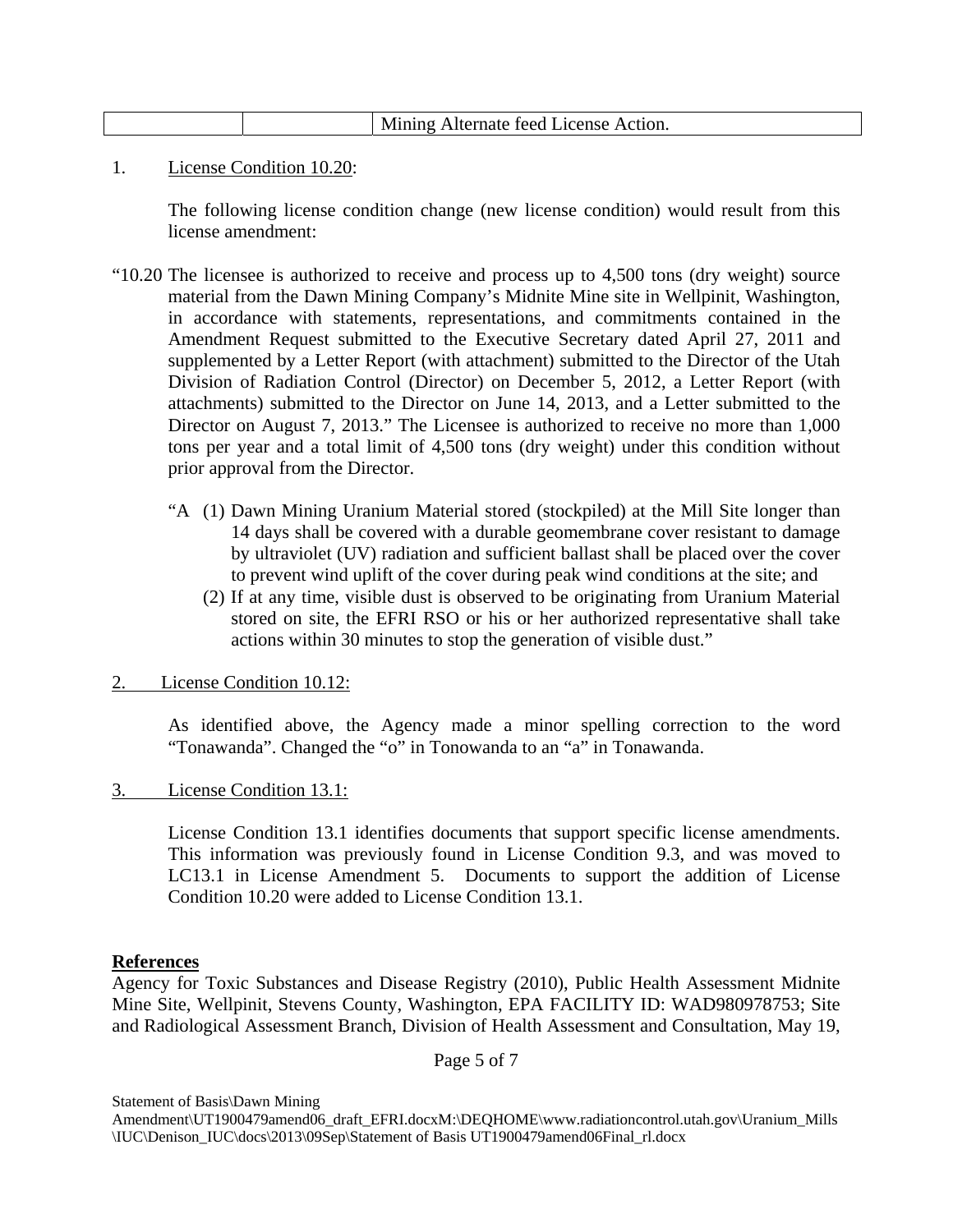2010.

Denison Mines (USA) Corp (DUSA) 2011. "Amendment Request to Process an Alternate Feed Material (the "Uranium Material") at White Mesa Mill (the "Mill") from Dawn Mining Corporation ("DMC") Midnite Mine, State of Utah Radioactive Material License No. 1900479, April 27, 2011.

Energy Fuels Resources (USA) Inc. (EFRI) 2012. State of Utah Radioactive Material License No. UT 1900479, April 27, 2011 Amendment Request to Process an Alternate Feed Material from Dawn Mining Company- Transmittal of Supplementary Information. Letter Report to Mr. Rusty Lundberg, Utah Division of Radiation Control, December 5, 2012.

Energy Fuels Resources (USA) Inc. (EFRI) 2013a. White Mesa Uranium Mill - RML UT1900479: April 27, 2011 Request to Amend Radioactive Materials License to Allow Processing of Alternate Feed Materials from Dawn Mining Company's Midnite Mine Water Treatment Plant ("WTP") - Response to January 22, 2013 and January 23, 2013 Utah Division of Radiation Control Requests for Information. Letter Report to Mr. Rusty Lundberg, Utah Division of Radiation Control, June 14, 2013.

Energy Fuels Resources (USA) Inc. (EFRI) 2013b. White Mesa Uranium Mill – RML UT1900479: April 27, 2011 Request to Amend Radioactive Materials License to Allow Processing of Alternate Feed Materials from Dawn Mining Company's Midnite Mine Water Treatment Plant ("WTP") – Response to July 31, 2013 URS Email Comments. Letter to Mr. Rusty Lundberg, Utah Division of Radiation Control, August 7, 2013.

URS Safety Evaluation Report (SER), 2013. Amendment Request to Process an Alternate Feed Material (the "Uranium Material") at White Mesa Mill (the "Mill") from Dawn Mining Corporation ("DMC") Midnite Mine, Washington State, August 9, 2013.

U. S. Nuclear Regulatory Commission, Office of Nuclear Material and Safety and Safeguards, NRC Regulatory Issue Summary 2000-23, Recent Changes to Uranium Recovery Policy, Washington, D.C., November 30, 2000.

Statement of Basis\Dawn Mining